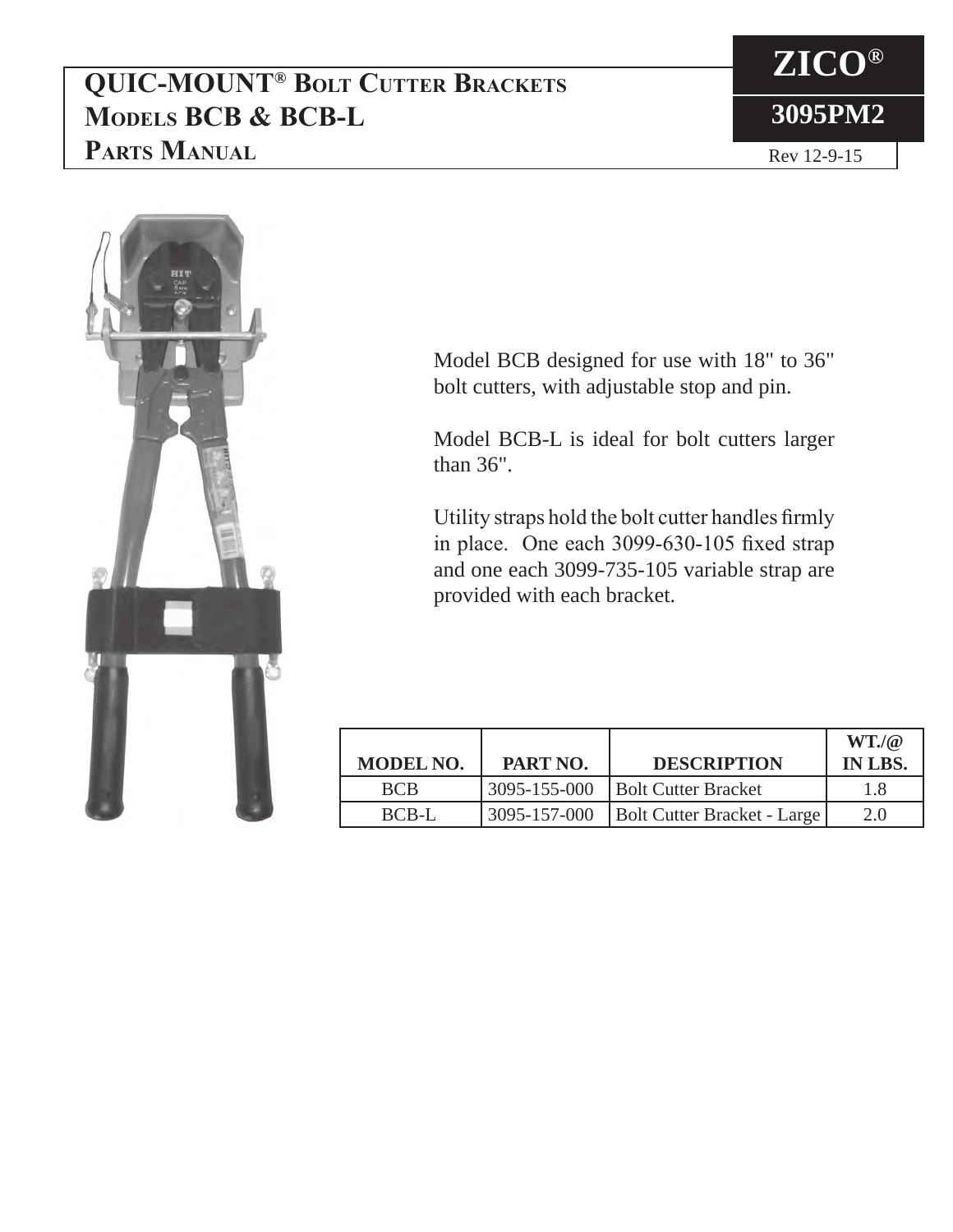

| <b>ITEM NO.</b> | PART NO.     | <b>DESCRIPTION</b>                           | QTY.                        |
|-----------------|--------------|----------------------------------------------|-----------------------------|
|                 | 3095-155-101 | MOUNTING BRACKET                             |                             |
| $\overline{2}$  | 3095-155-103 | PIN BRACKET                                  | $\overline{2}$              |
| 3               | 3085-260-105 | CABLE/PIN ASSY, 1/4øx5 1/4PIN W/10" CABLE    |                             |
| $\overline{4}$  | 3095-155-105 | SLEEVE, 1/2ø OD x 16 GA.x1 11/16 LG. SS TBG. |                             |
| 5               | 9010-233136  | ROUND HD SLOTED SCREW, 5/16-18x2 1/4 LG.     |                             |
| 6               | 9014-103100  | FLATWASHER, 5/16ø NOM.                       |                             |
| 10              | 9010-222512  | SCREW, 1/4-20x3/4, PAN HEAD PHILLIPS         | 4                           |
| 11              | 9012-242500  | 1/4-20 SQUARE NUT, SZP                       | 4                           |
| 12              | 9012-243100  | 5/16-18 SQUARE NUT, SZP                      |                             |
| 13              | 3099-000-013 | 2" FOOTMAN'S LOOP                            | $\mathcal{D}_{\mathcal{L}}$ |
| 14              | 3099-633-105 | UTILITY MTG. STRAP, FIXED (5")               |                             |
| 15              | 3099-735-105 | UTILITY MTG. STRAP, VARIABLE (7-1/2")        |                             |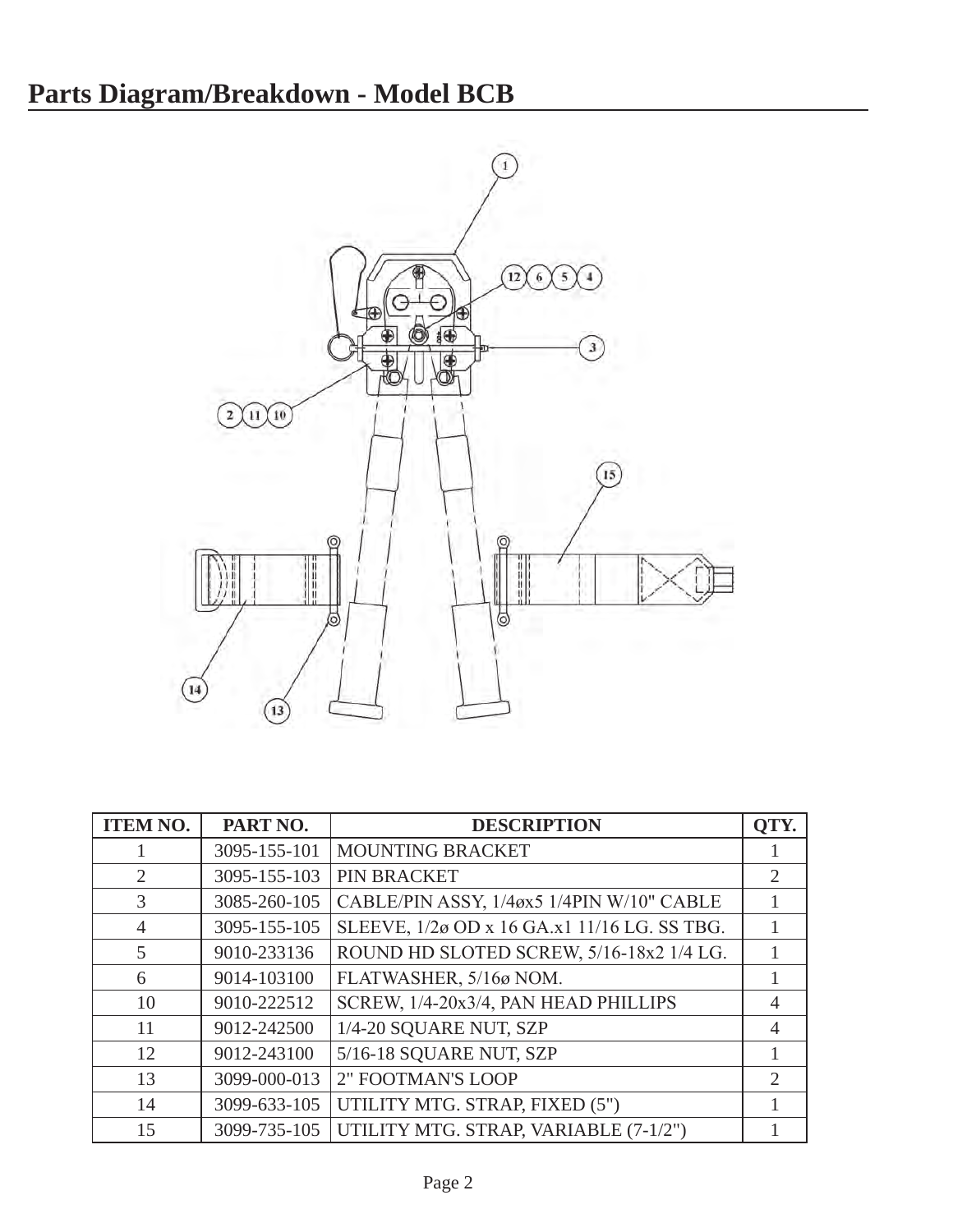

| <b>ITEM NO.</b> | PART NO.     | <b>DESCRIPTION</b>                              | QTY.           |
|-----------------|--------------|-------------------------------------------------|----------------|
|                 | 3095-157-101 | MOUNTING BRACKET, BASE                          |                |
| 2               | 3095-155-103 | PIN BRACKET                                     | $\overline{2}$ |
| 3               | 3085-262-105 | <b>CABLE/PIN ASSY.</b>                          |                |
| $\overline{4}$  | 3095-155-105 | SLEEVE, 1/2ø OD x 16 GA.x1 11/16 LG. SS TBG.    |                |
| 5               | 9010-233136  | BUTTON HD SLOTTED SCREW, 5/16-18x2 1/4 LG.      |                |
| 6               | 9014-103100  | FLATWASHER, 5/16ø NOM.                          |                |
| 7               | 9010-222512  | SCREW, 1/4-20x3/4, PAN HEAD PHILLIPS            | $\overline{4}$ |
| 8               | 9012-242500  | 1/4-20 SQUARE NUT, ZPS                          | $\overline{4}$ |
| 9               | 9012-243100  | 5/16-18 SQUARE NUT, ZPS                         |                |
| 10              | 3099-000-013 | <b>2" FOOTMAN'S LOOP</b>                        | $\overline{2}$ |
| 11              | 3099-632-105 | UTILITY MTG. STRAP, FIXED (5"), BCB-FS-0511     |                |
| 12              | 3099-734-105 | UTILITY MTG. STRAP, VARIABLE (11") UMVS-0811-11 |                |